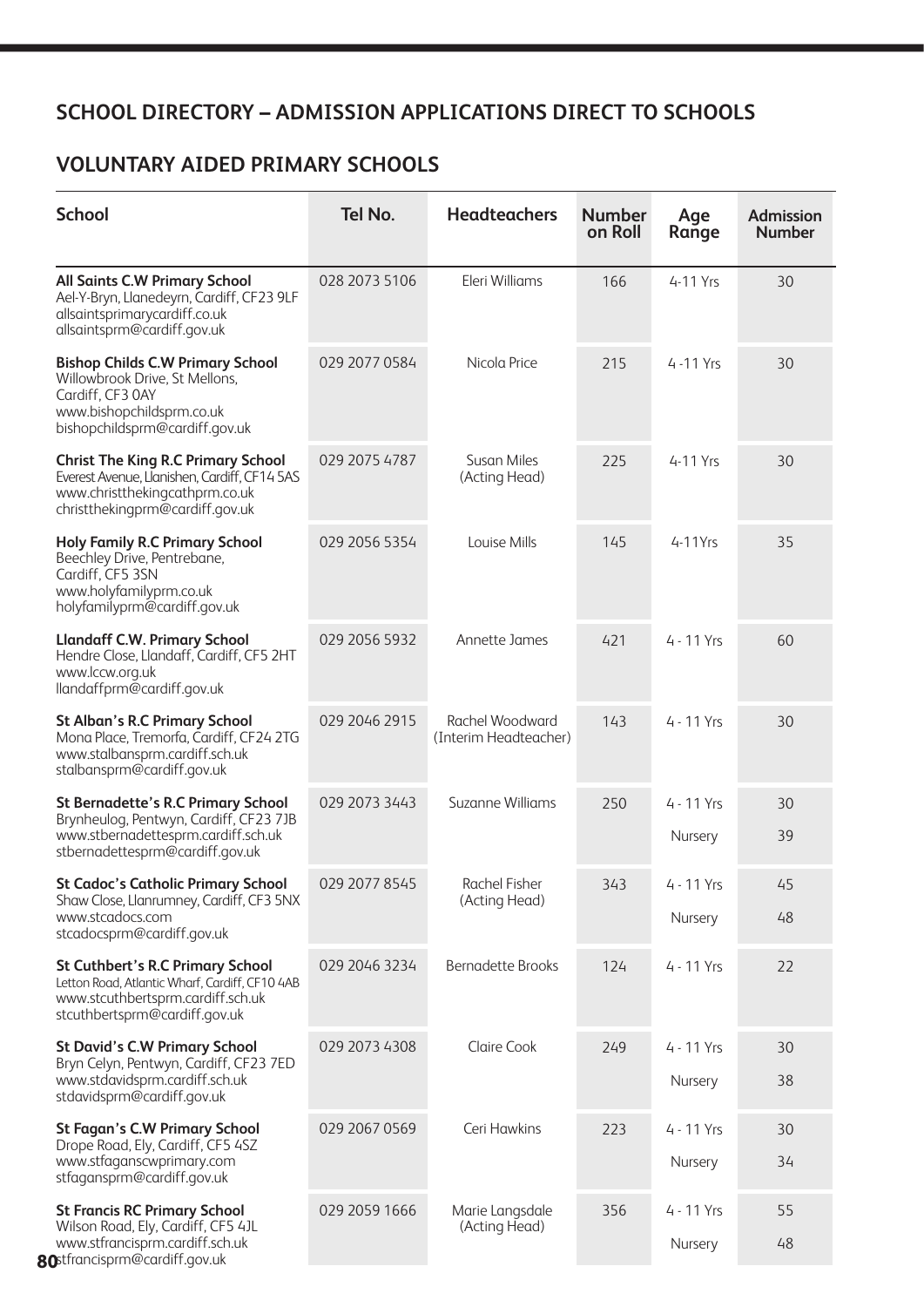| <b>School</b>                                                                                                                                                            | Tel No.       | <b>Headteachers</b>    | <b>Number</b><br>on Roll | Age<br>Range          | <b>Admission</b><br><b>Number</b> |
|--------------------------------------------------------------------------------------------------------------------------------------------------------------------------|---------------|------------------------|--------------------------|-----------------------|-----------------------------------|
| <b>St John Lloyd R.C Primary School</b><br>Brynbala Wat, Trowbridge, Cardiff, CF3 1SX<br>www.stjohnlloydrcprimaryschool.co.uk<br>stjohnlloydprm@cardiff.gov.uk           | 029 2077 7690 | Claire Hart            | 342                      | 4 - 11 Yrs<br>Nursery | 45<br>48                          |
| <b>St Joseph's R.C Primary School</b><br>204 North Road, Gabalfa, Cardiff, CF14 3BL<br>www.stjosephsprm.cardiff.sch.uk<br>stjosephsprm@cardiff.gov.uk                    | 029 2062 1625 | Alexandra Riordan      | 215                      | 4 - 11 Yrs<br>Nursery | 30<br>32                          |
| <b>St Mary The Virgin C.W Primary School</b><br>North Church Street, Butetown, Cardiff,<br>CF10 5HB<br>www.stmarythevirginprm.co.uk<br>stmarythevirginprm@cardiff.gov.uk | 029 2048 1608 | Nicola Prichard        | 218                      | 4 - 11 Yrs<br>Nursery | 60<br>48                          |
| <b>St Mary's Catholic Primary School</b><br>Wyndham Crescent, Canton, Cardiff,<br>CF11 9EF www.stmarysprm.cardiff.sch.<br>uk stmarysprm@cardiff.gov.uk                   | 029 2022 5680 | <b>Claire Russell</b>  | 268                      | 4 - 11 Yrs<br>Nursery | 37<br>48                          |
| <b>St Monica's C.W Primary School</b><br>Whitchurch Road, Cathays,<br>Cardiff, CF14 3JL<br>www.stmonicasschool.co.uk<br>stmonicasprm@cardiff.gov.uk                      | 029 2023 3925 | Abigail Beacon         | 141                      | 4 - 11 Yrs            | 20                                |
| <b>St Patrick's R.C Primary School</b><br>Lucknow Street, Grangetown, Cardiff, CF11 6NA<br>www.stpatricks-primary.co.uk<br>stpatricksprm@cardiff.gov.uk                  | 029 2022 6237 | Peter Knight           | 284                      | 4 - 11 Yrs            | 45                                |
| <b>St Paul's C.W Primary School</b><br>Oakley Place, Grangetown, Cardiff, CF11 7EU<br>www.stpaulschurchinwales.org.uk<br>stpaulsprm@cardiff.gov.uk                       | 029 2023 5854 | Ruth Wiltshire         | 209                      | 4 - 11 Yrs<br>Nursery | 30<br>60                          |
| <b>St Peter's R.C Primary School</b><br>Southey Street, Roath, Cardiff, CF24 3SP<br>www.stpetersrcschool.co.uk<br>stpetersprm@cardiff.gov.uk                             | 029 2049 7847 | Gareth Rein            | 492                      | 4 - 11 Yrs<br>Nursery | 75<br>80                          |
| <b>St Philip Evans R.C Primary School</b><br>Coed-Y- Gores, Llanedeyrn, Cardiff, CF23 9NX<br>stphilipevansprm.cardiff.sch.uk<br>stphilipevansrcprm@cardiff.gov.uk.       | 029 2073 2514 | <b>Catherine Power</b> | 402                      | 4 - 11 Yrs<br>Nursery | 52<br>64                          |
| <b>Tredegarville C.W Primary School</b><br>Glossop Road, Adamsdown, Cardiff, CF24 0JT<br>www.tredegarvilleprimary.co.uk<br>tredegarvilleprm@cardiff.gov.uk               | 029 2048 3680 | Emma Laing             | 250                      | 4 - 11 Yrs<br>Nursery | 30<br>48                          |

# **VOLUNTARY CONTROLLED PRIMARY SCHOOLS**

| <b>School</b>                                                                                                                                    | Tel No.       | <b>Headteachers</b> | <b>Number</b><br>on Roll | Age<br>Range | <b>Admission</b><br><b>Number</b>  |
|--------------------------------------------------------------------------------------------------------------------------------------------------|---------------|---------------------|--------------------------|--------------|------------------------------------|
| <b>St Mellons C.W Primary School</b><br>Dunster Road, Llanrumney, Cardiff, CF3 5TP<br>stmellonsprm.cardiff.sch.uk<br>stmellonsprm@cardiff.gov.uk | 029 2079 4195 | Jane Marchesi       | 114                      | $4-11$ Yrs   | 30<br>(Reception)<br>$(years 1-6)$ |